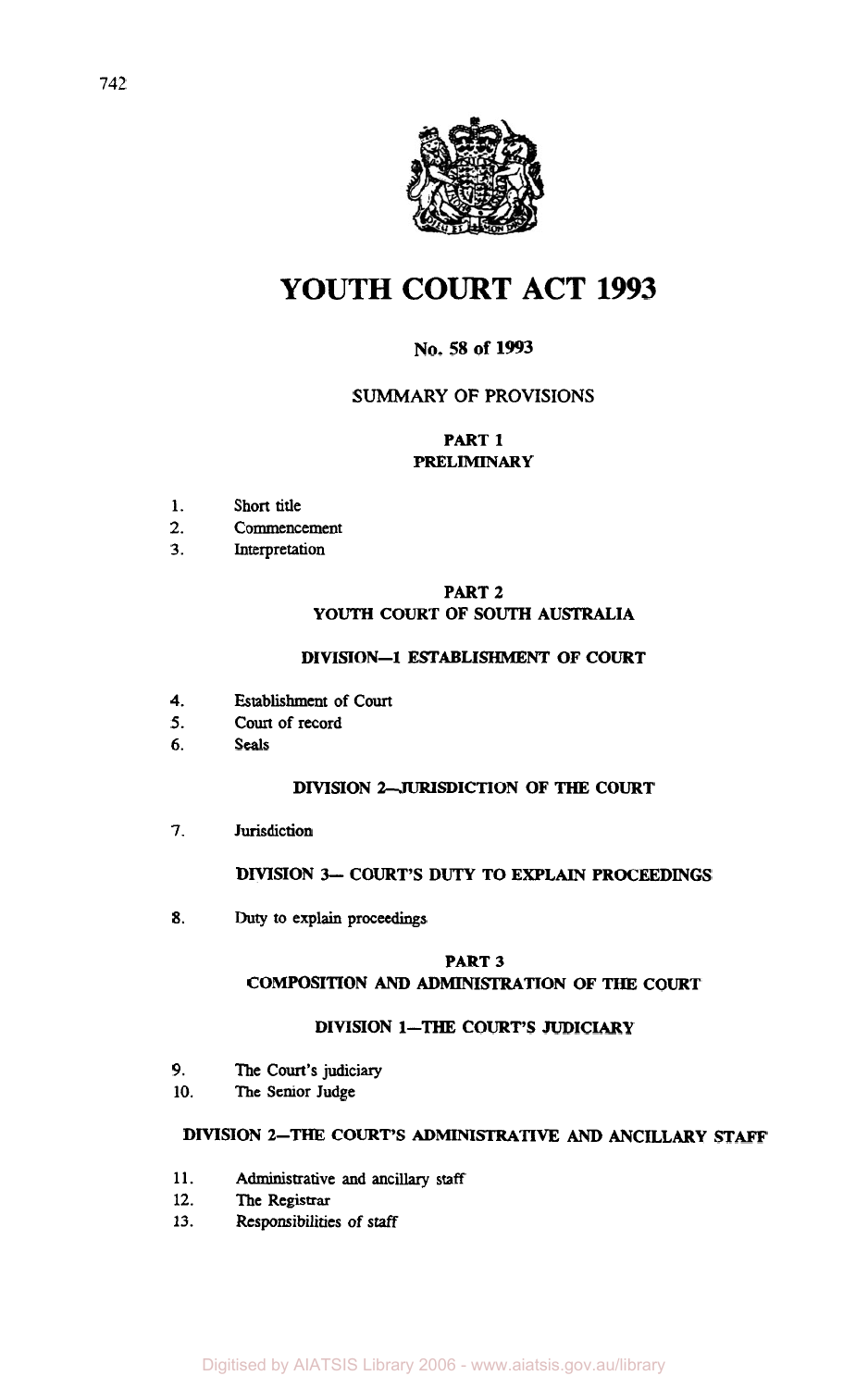#### **DIVISION 3-SITTING** *AND* **DISTRIBUTION OF BUSINESS**

- 14. The Court, how constituted
- 15. Time and place of sittings
- 16. Adjournment **from** time to time and place to place
- 17. Segregation of proceedings

#### **PART 4 EVIDENTIARY POWERS**

- 18. Power to require attendance of witnesses and production of evidentiary **material**
- 19. Power to compel the giving of evidence
- 20. **Entry** and inspection of property
- 21. Production of persons held in custody

#### **PART S APPELLATE PROCEEDINGS**

- 22. Appeals
- 23. Reservation of question of law

#### **PART 6 CONFIDENTIALITY OF PROCEEDINGS**

- 24. Persons who may be present in Court
- 25. Restriction **on** reports of proceedings

# **PART 7**

## **MISCELLANEOUS**

- 26. Immunities
- 27. Contempt in the face of the Court
- 28. Punishment of contempt
- 29. Authority for imprisonment or detention
- 30. Age
- 31. Legal process
- 32. Rules of Court
- 33. Court fees

#### **SCHEDULE**

#### **CONSEQUENTIAL AMENDMENT**

#### **APPENDIX**

#### **DIVISIONAL PENALTIES** *AND* **EXPIATION FEES**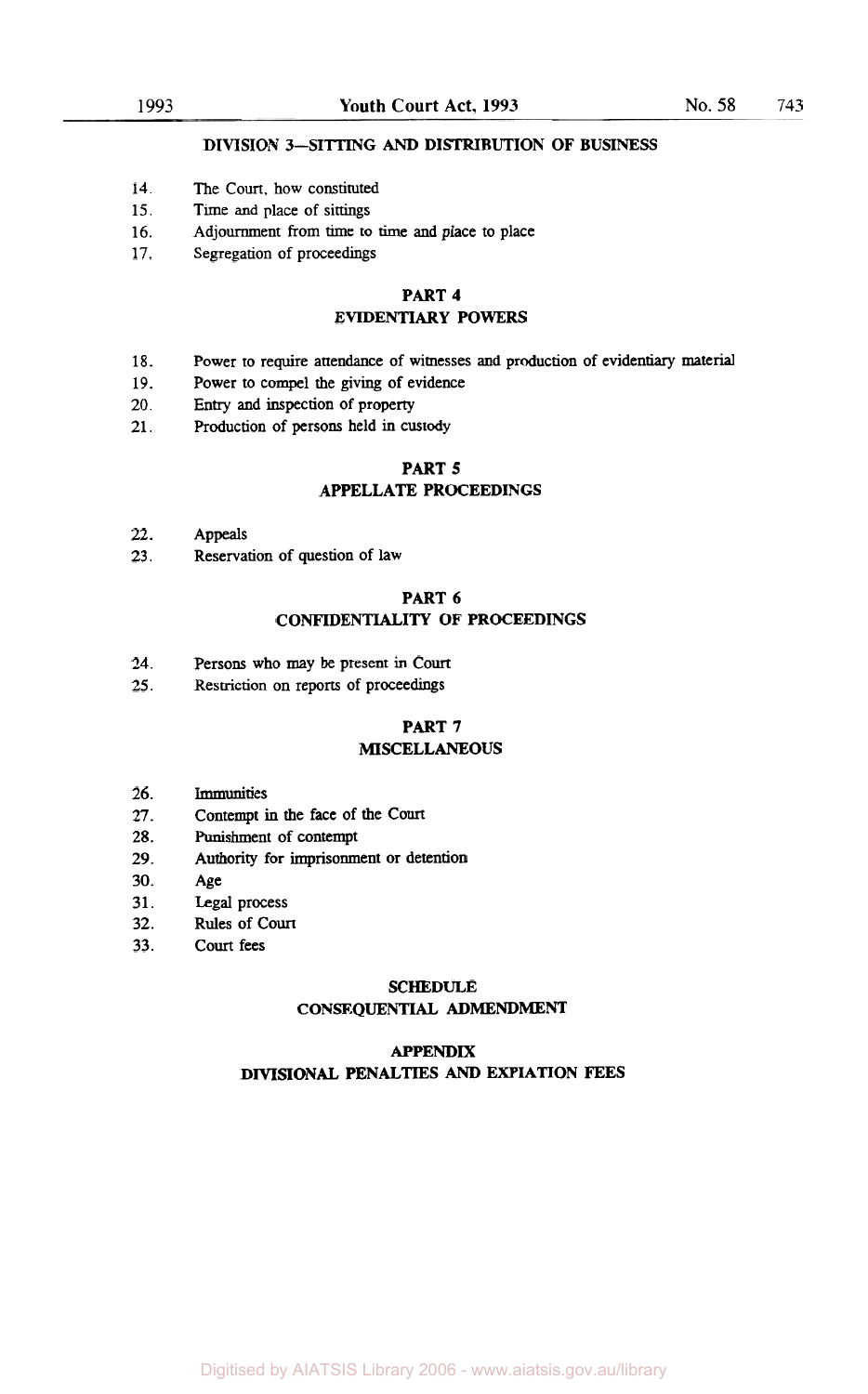

**ANNO QUADRAGESIMO SECUNDO** 

# **ELIZABETHAE II REGINAE**

# **A.D. 1993**

## **No. 58 of 1993**

**An Act to establish the Youth Court of South Australia; to define its jurisdiction and powers; to make a consequential amendment to the Courts Administration Act 1993; and for other purposes.** 

*[Assented to 27 May 1993]* 

The Parliament of South Australia enacts **as** follows:

# **PART 1 PRELIMINARY**

**Short title** 

**1. This** Act **may be** cited **as** the *Youth Court Act 1993.* 

## **Commencement**

**2.** This Act will come into operation on a day to **be** fixed by proclamation.

## **Interpretation**

3. In *this* Act, **unless** the contrary intention appears-

**"Court"** or **"Youth Court"** means the *Youth Court of South Australia;* 

**"Department"** means the *Department of* Family *and Community Services;* 

**"evidentiary material"** means **any** document, object or substance of evidentiary value **in**  proceedings before the **Court** and includes **any** document, object or substance that should, **in**  the opinion of the Court, be produced for the purpose of enabling the **Court** to determine whether or not it **has** evidentiary value;

**"judicial office" means** the office of Judge, magistrate, special justice or justice;

**"judgment"** includes a declaration or order;

**"Registrar"** means the Registrar of the **Court.** 

*Note: For definition of divisional penalties (and divisional expiation fees) see Appendix.*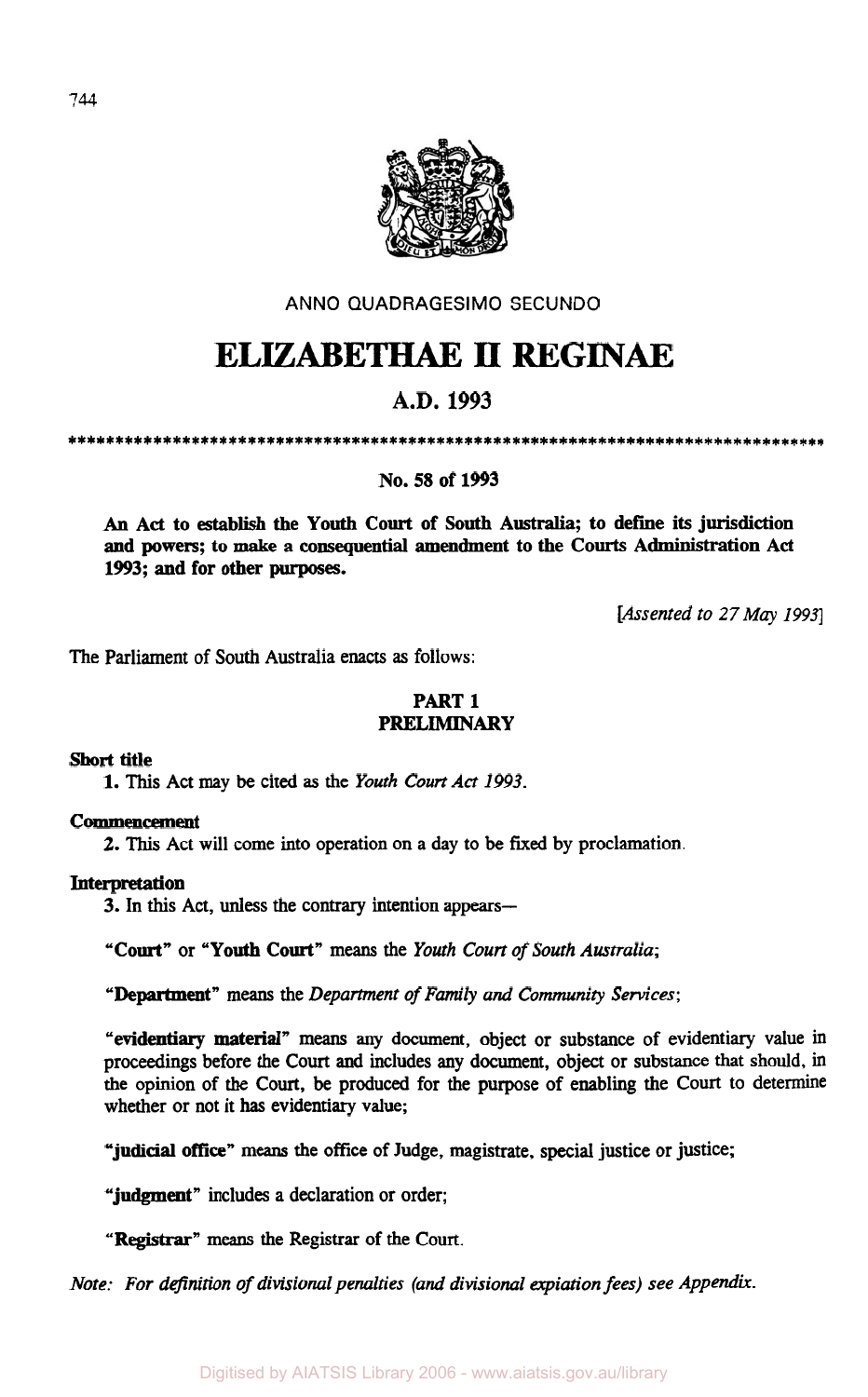## **PART 2 YOUTH COURT OF SOUTH AUSTRALIA**

## **DIVISION-1 ESTABLISHMENT OF COURT**

## **Establishment of Court**

**4.** The *Youth Court* of *South Australia* is established.

#### **Court of record**

**5.** The Court is a court of record.

#### **Seals**

**6.** (1) The Court will have such **seals as** are necessary for the transaction of its business.

(2) **A** document apparently sealed with a **seal** of the Court will, in the absence of evidence **to** the contrary, be taken to have been duly issued under the authority of the Court.

### **DIVISION 2-JURISDICTION OF THE COURT**

#### **Jurisdiction**

**7.** The Court-

- *(a)* has jurisdiction to **hear** and determine proceedings under the *Children's Protection Act 1993;* and
- (b) has the civil and criminal jurisdiction conferred by the *Young Offenders Act 1993;* and
- **(c) has** the same jurisdiction **as** the Magistrates Court to make a *summary* protection order under the *Summary Procedure Act 1921* where the person for or against whom protection is sought is a child or youth, **and** has power under that Act to vary or revoke such **an** order previously made by the Court; and
- *(d)* has the powers conferred on a court or justice by the *Bail Act 1985;* **and**
- *(e)* has **any** other civil or criminal jurisdiction conferred by statute.

## **DIVISION 3-COURT'S DUTY TO** EXPLAIN **PROCEEDINGS**

#### *Duty* **to explain proceedings**

**8.** The Court **has** a duty to ensure, **as** far **as** practicable, that parties to proceedings before **the** Court understand the nature **and** the purpose of those proceedings.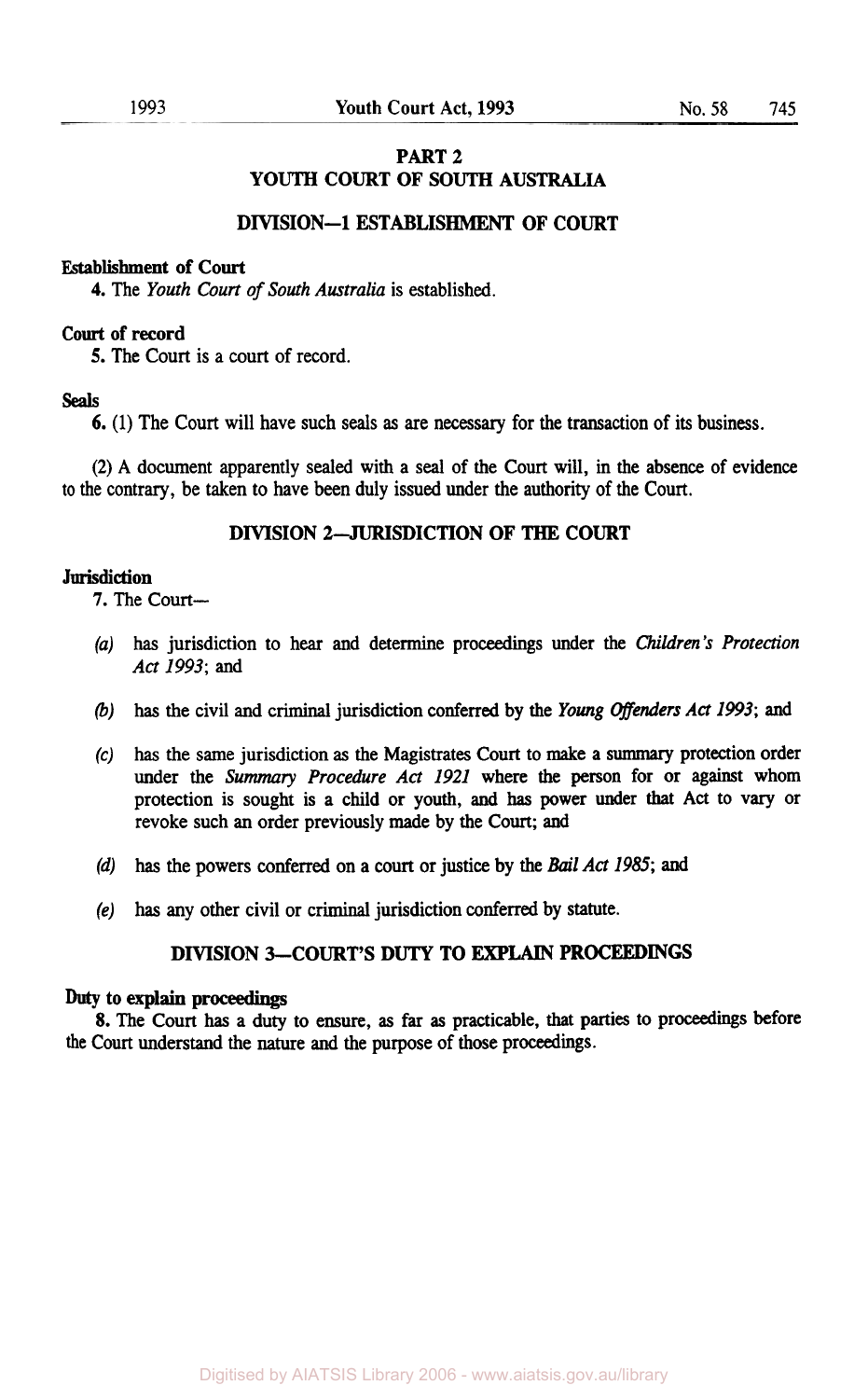## **PART 3 COMPOSITION** *AND* **ADMINISTRATION OF THE COURT**

## **DIVISION 1-THE COURT'S JUDICIARY**

#### **The Court's judiciary**

**9.** (1) The **Court's** judiciary consists of-

- *(a)* the Senior Judge of the **Court;** and
- (b) the Judges of the **Court;** and
- **(c)** the Magistrates of the **Court;** and
- *(d)* the justices and special justices of the **Court.**

(2) The Senior Judge is a District **Court** Judge designated by proclamation as the Senior Judge of the **Court.** 

(3) The Judges of the **Court** are District **Court** Judges designated by proclamation **as** Judges of the **Court.** 

**(4)** The Magistrates of the **Court** are Magistrates designated by proclamation **as** Magistrates of the **Court.** 

*(5)* The justices and special justices of the **Court** are justices and special justices designated by proclamation **as** justices and special justices of the **Court.** 

**(6)** The designation of a person **as** a member of the **Court's** judiciary does not prevent the person from performing judicial functions unrelated to the **Court.** 

(7) **A** proclamation designating a person **as** a member of the **Court's** judiciary must classify the person either **as** a member of the **Court's** principal judiciary (i.e. those members of its judiciary who are to be occupied predominantly in the **Court)** or **as** a member of the **Court's**  ancillary judiciary (i.e. those members of its judiciary who are not occupied predominantly in the **Court).** 

**(8) A** proclamation designating a person **as** a member of the **Court's** principal judiciary must, subject to subsection **(9),** state a term for which the person is to be a member of the **Court's** principal judiciary.

(9) **A** person cannot be a member of the **Court's** principal judiciary for a tern exceeding five **years,** or a series of terms exceeding five years in aggregate, unless that person is one of the first members of the **Court's** judiciary, in which case the proclamation designating that person **as a** member of the **Court's** principal judiciary may provide for a term of up to 10 years.

(10) **A** proclamation under this section may, subject to this section, be varied or revoked by subsequent proclamation.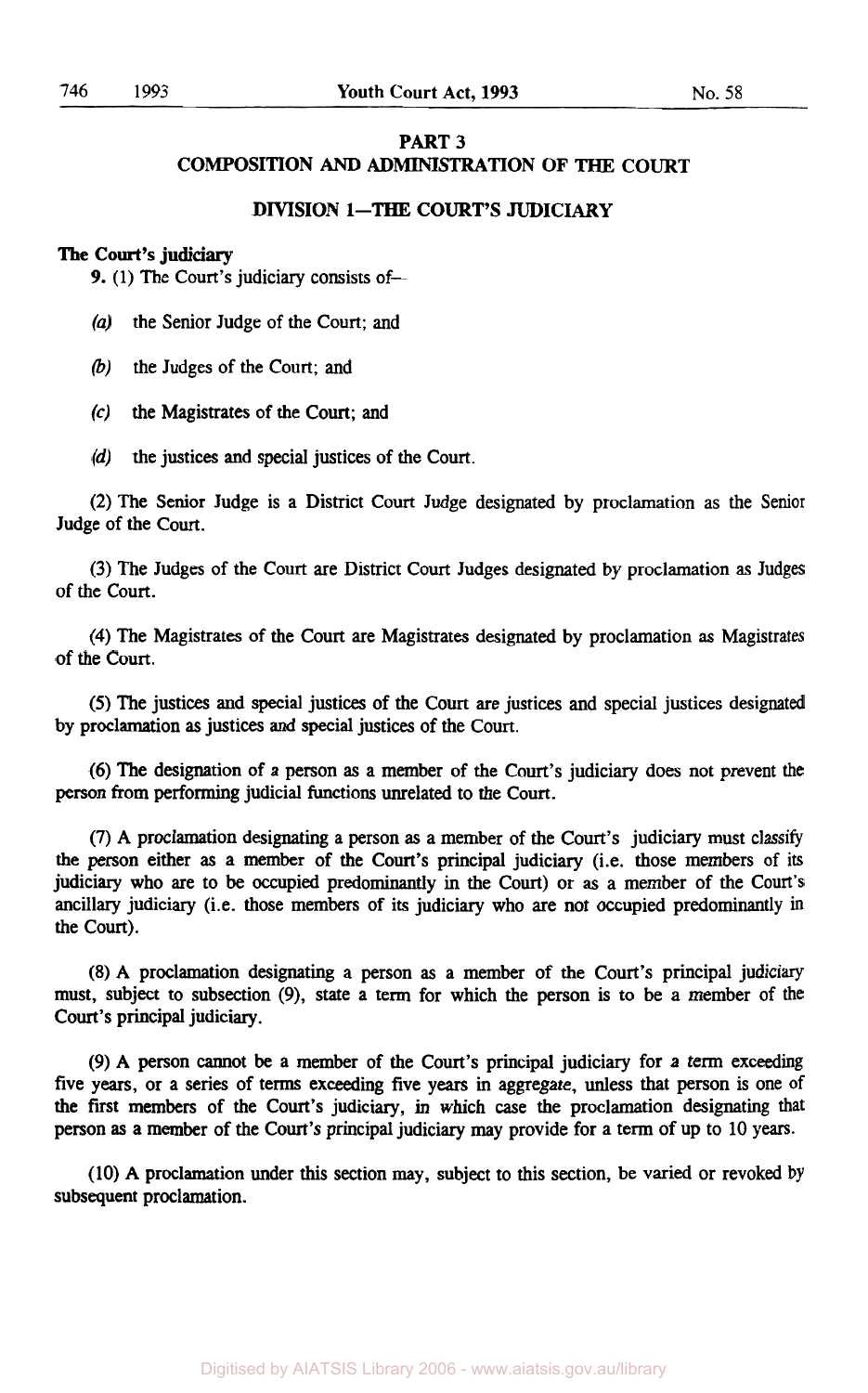#### **The Senior Judge**

**10. (1)** The Senior Judge is the principal judicial officer of the Court.

(2) The Senior Judge is responsible for the administration of the Court.

(3) In the absence of the Senior Judge from official duties, responsibility for administration of the Court devolves on the most senior of the Judges of the Court who is available to assume that responsibility.

## **DIVISION** 2-THE **COURT'S ADMINISTRATIVE** *AND* **ANCILLARY STAFF'**

#### **Administrative and** *ancillary* staff

11. (1) The Court's administrative and ancillary staff consists of-

- *(a)* the Registrar; and
- (b) any other persons appointed to the non-judicial staff of the Court.

(2) The Court's administrative and ancillary staff will be employed under the *Government Management and Employment Act 1985.* 

#### **The Registrar**

**12. (1)** The Registrar is the Court's principal administrative officer.

(2) **A** person cannot be appointed to the **office** of Registrar of the Court, nor *can* a person holding that office be dismissed or reduced in **status,** except on the recommendation, or with the concurrence, of the Senior Judge.

#### **Responsibilities of** *staff*

**13. A** member of the Court's administrative or ancillary staff is responsible to the Senior Judge (through any properly constituted administrative superior) for the proper and efficient discharge of **his** or her duties.

## **DIVISION 3-SITTING** *AND* **DISTRIBUTION OF BUSINESS**

#### **The Court, how constituted**

constituted of a Judge or **a** Magistrate. **14.** (1) Subject to this section, the Court, when sitting to adjudicate on any matter must **be** 

(2) The Court, when sitting to **hear** and determine a charge of a major indictable offence, must be constituted of a Judge.

(3) The Court, when constituted of a Magistrate in criminal proceedings, may not impose a sentence of detention for more than 2 years.

**(4)** The Court may be constituted of two justices or a special justice if there is no Judge or Magistrate available to constitute the Court but the Court, when so constituted-

*(a)* may not impose a sentence of detention in criminal proceedings; **and**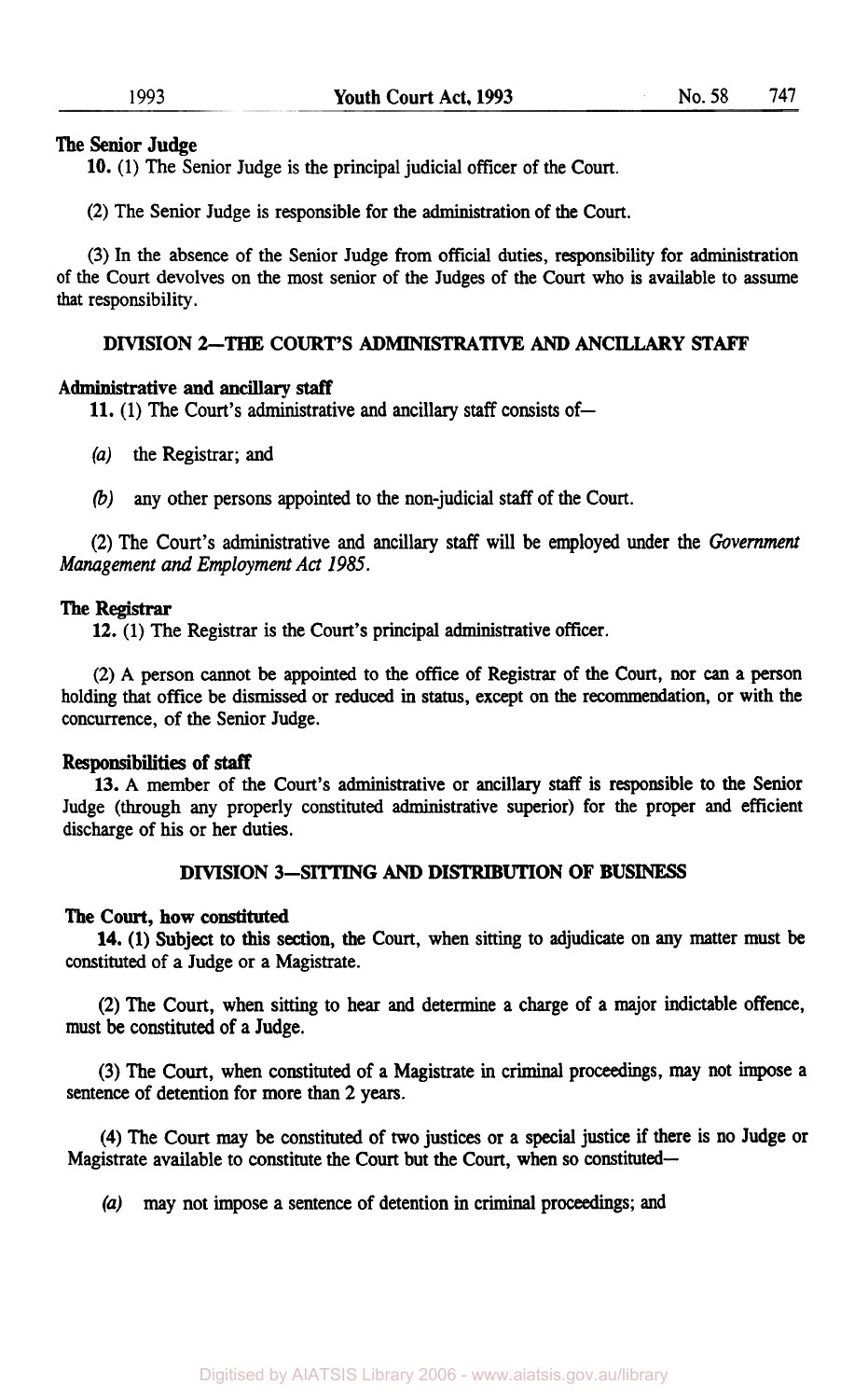(b) may not hear and determine proceedings in which an order for the protection or care of a child is sought.

*(5)* If the Court, when constituted of a Magistrate, two justices or a special justice in criminal proceedings, is of the opinion that the limitation on its powers imposed under this section prevents it **from** imposing an appropriate sentence, the Court may adjourn the question of sentence for hearing and determination by a Judge.

(6) The Court may, at any one time, be separately constituted in accordance with this section for the hearing and determination of any number of separate matters.

- **(7) A** Registrar or Justice may-
- *(a)* issue summonses and warrants on behalf of the Court; or
- (b) adjourn proceedings; or
- **(c)** exercise any procedural or non-judicial powers assigned by the rules.

#### **Time and place of sittings**

**15.** (1) The Court may sit at any time (including a Sunday).

- (2) The Court may sit at any place (either in or outside the State).
- (3) The Court will sit at such times and places **as** the Senior Judge directs.

#### **Adjournment from time to time and place to place**

16. The Court may-

- *(a)* **adjourn** proceedings **from** time to time and **from** place to place; or
- (b) adjourn proceedings to a time and place to be fixed; or
- **(c)** order the transfer of proceedings **from** place **to** place.

#### **Segregation of proceedings**

**17.** The Court should, **as** far **as** practicable, segregate civil and criminal proceedings.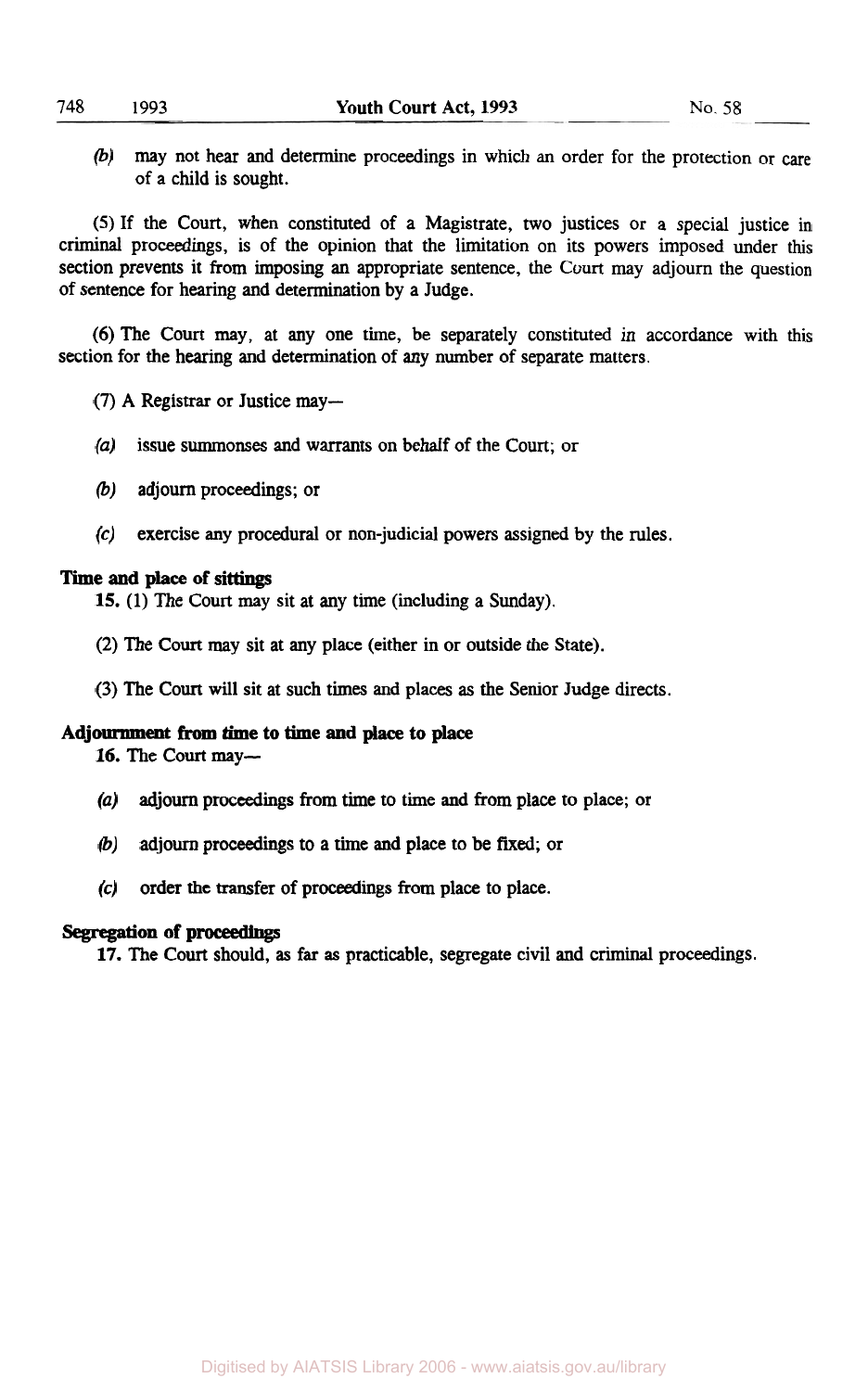## **PART 4 EVIDENTIARY** POWERS

## **Power** to require **attendance** of **witnesses and production of evidentiary** material

**18.** (1) The Court may, on the application of a party to proceedings or on its own initiative, issue a summons requiring a person to appear before the Court at a specified time and place to give evidence or to produce evidentiary material (or both).

(2) **A** summons to produce evidentiary material may, instead of providing for production of the material before the Court, provide for production of the material to **an** officer of the Court nominated in the **summoms.** 

 $(3)$  If-

- *(a)* **a** person fails to comply with **a** summons under subsection (1); or
- (b) there are grounds for believing that, if such **a** summons were issued, a person would not comply with it,

the Court may issue a warrant to have the person arrested and brought before the Court.

#### **Power to compel the giving of evidence**

the Court and-**19.** (1) **A** person who is called to give evidence or to produce evidentiary material before

- *(a)* refuses or fails to make **an** oath or affirmation when required to do so by the Court; or
- (b) refuses or fails to give evidence on a subject on which that person is compellable to give evidence; or
- *(c)* refuses or fails, without reasonable excuse, to produce evidentiary material that the person is required by the Court to produce,

commits a contempt of the Court.

(2) This section applies whether the person was summoned before the Court, brought before the Court on a warrant, or came to the Court of his or her own volition.

#### **Entry and inspection of property**

considers relevant to a proceeding before the Court. **20.** (1) The Court may enter any land or building and *carry* out an inspection that the Court

**(2)** The Court may authorise **an** officer of the Court to enter any land or building and *carry*  out an inspection that the Court considers relevant to a proceeding before the Court.

(3) **A** person who obstructs the Court, or a **person** authorised by the Court, in the exercise of a power of entry of inspection under **this** section **commits** a contempt of the Court.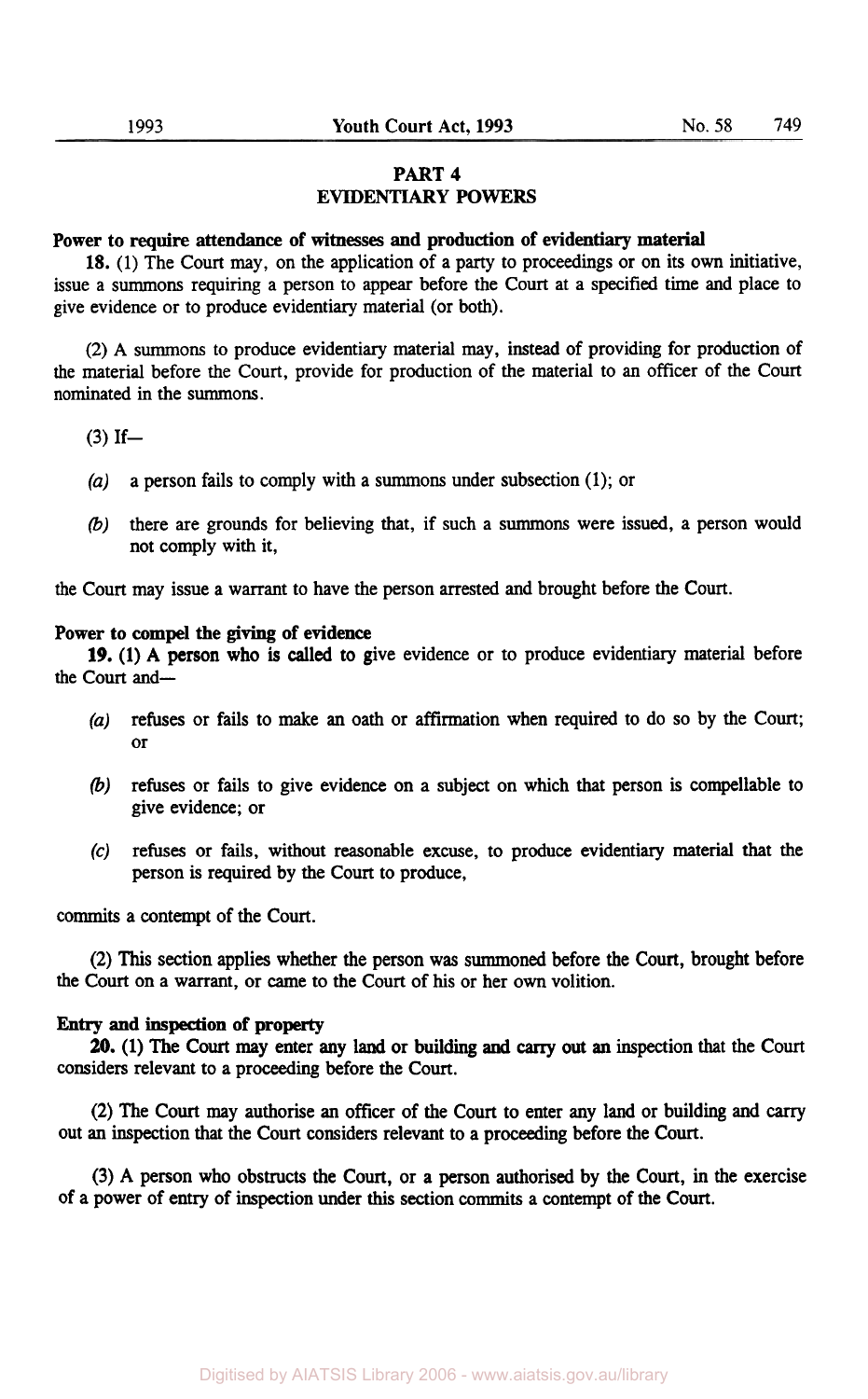## **Production of persons held** in **custody**

the State, the Court may-**21.** If the Court requires the attendance before it of any person who is held in custody in

- *(a)* issue a summons or a notice requiring the custodian to produce the person before the **Court** at a nominated time and place; or
- (b) issue a warrant authorising the sheriff, or a member of the police force, to take the person from the custodian and bring him or her before the Court.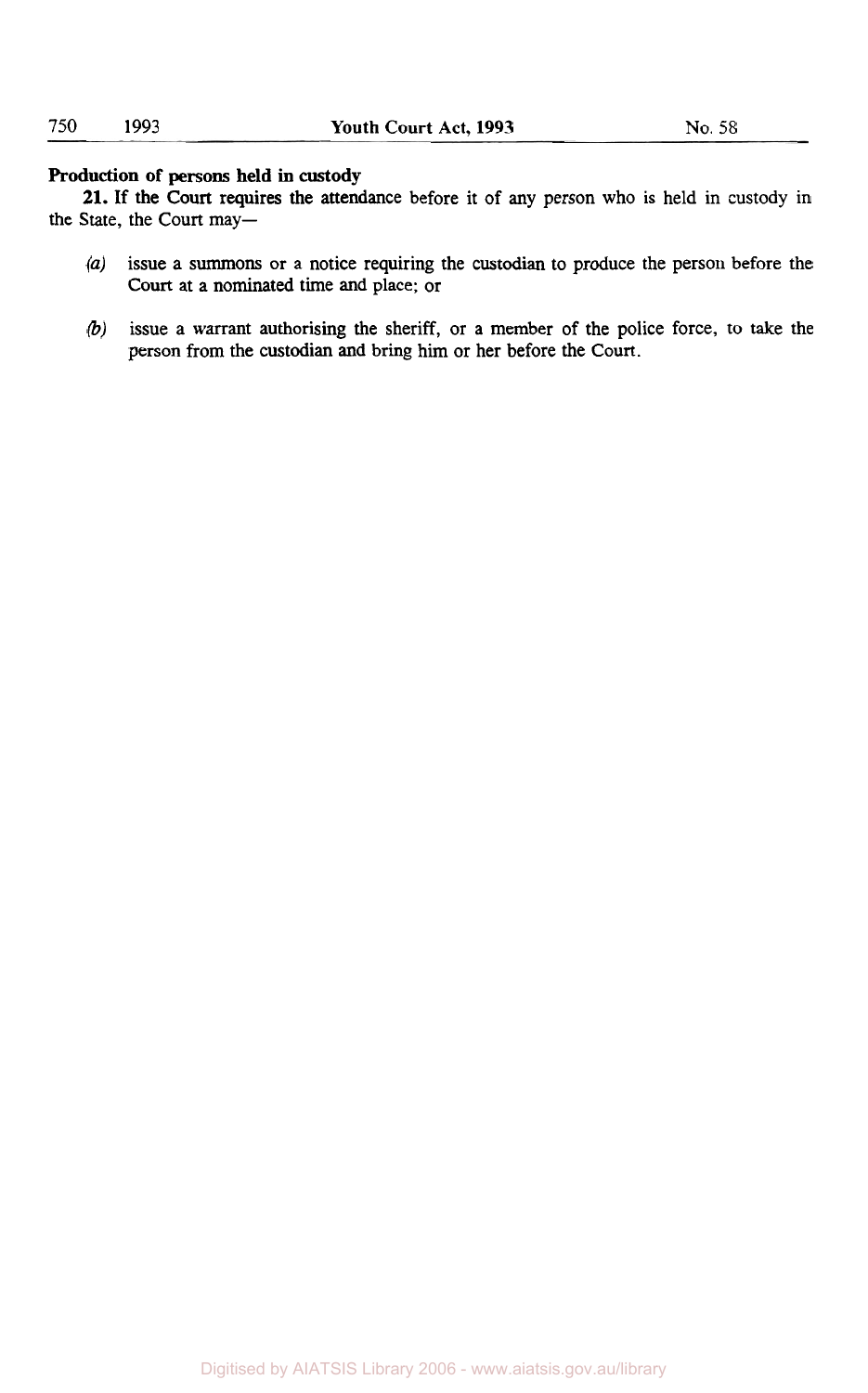## **PART** *5*  **APPELLATE PROCEEDINGS**

#### **Appeals**

**22.** (1) **A** party to proceedings in the Court may appeal against any judgment given in the proceedings (including an acquittal on a charge of a summary or indictable offence) but an appeal does not lie against a judgment in a preliminary examination.

 $(2)$  The appeal lies-

- *(a)* in the case of **an** interlocutory judgment given by a Magistrate, two justices or **<sup>a</sup>** special justice-to the Senior Judge;
- (b) in the case of an interlocutory judgment given by a Judge-to the Supreme Court constituted of a single Judge;
- *(c)* in the case of any other judgment given by a Magistrate, two justices or **a** special justice-to the Supreme Court constituted of a single Judge;
- *(d)* in the case of any other judgment given by a Judge-to the Full Court of the Supreme court.

(3) On the appeal, the appellate court may exercise any one or more of the following powers:

- *(a)* it may confirm, vary or quash the judgment subject to **the** *appeal* **and,** if the court thinks the interests of justice so require, it may vary or quash any other judgment given in the same or related proceedings;
- (b) it may remit the matter for hearing or further hearing;
- *(c)* it may make any other order (including **an** order for costs) that may **be** necessary or desirable in the circumstances.

#### **Reservation of question** of law

preliminary examination) for determination by the Supreme Court. **23.** (1) The Court may reserve any question of law arising in proceedings (except a

(2) The Supreme Court may determine the question reserved and give any consequential orders or directions that may be appropriate in the circumstances of the case.